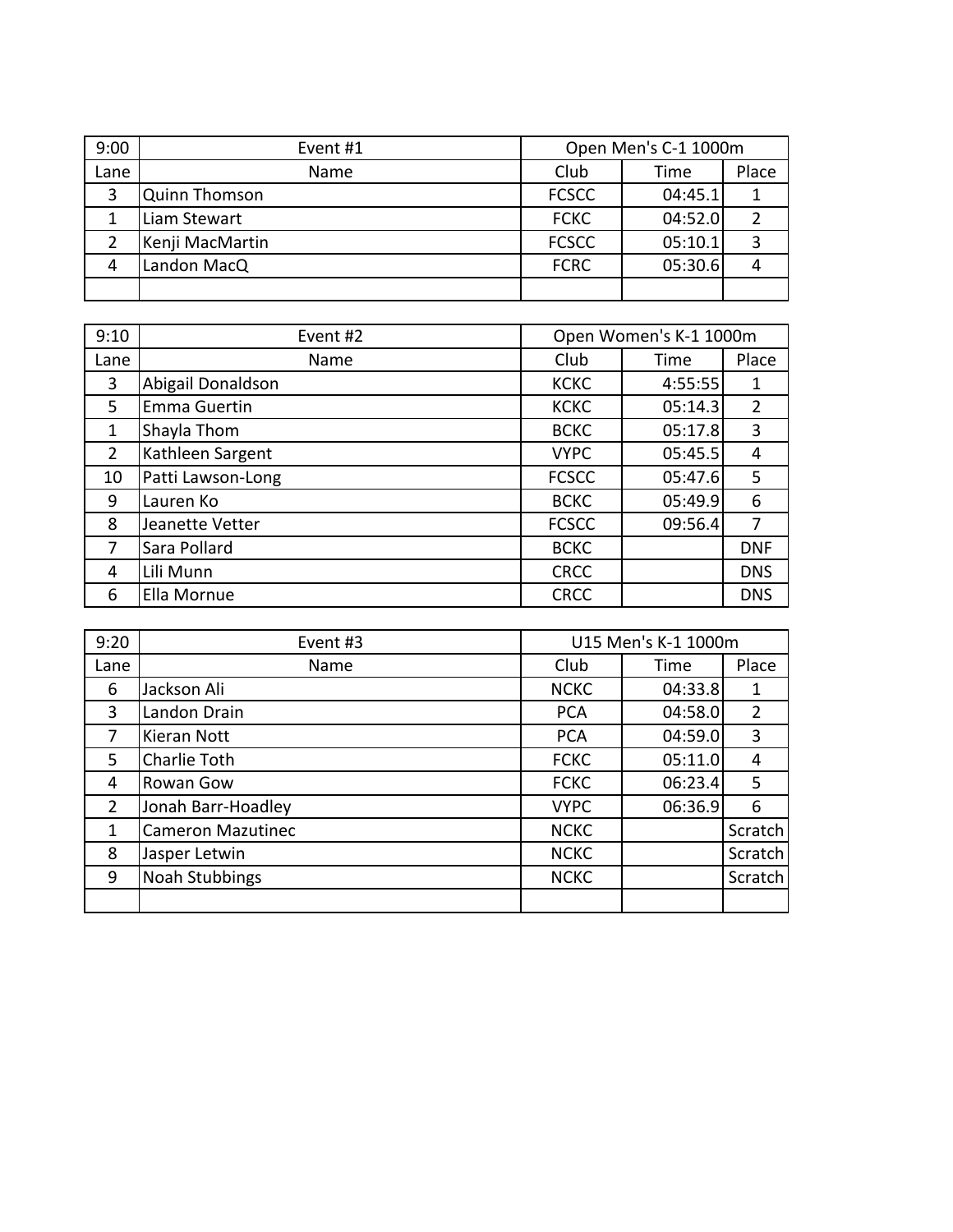| 9:30           | Event #4                 |              | U14 Men's K-1 1000m |            |
|----------------|--------------------------|--------------|---------------------|------------|
| Lane           | Name                     | Club         | Time                | Place      |
| 12             | Rowan Davison            | <b>FCSCC</b> | 04:46.5             | 1          |
| 8              | Jonas Decker             | <b>KCKC</b>  | 05:02.1             | 2          |
| 4              | <b>Bryant Kelleway</b>   | <b>RCKC</b>  | 05:02.9             | 3          |
| 9              | Keegan Bateman           | <b>FCSCC</b> | 05:12.7             | 4          |
| 6              | Andrew Thom              | <b>BCKC</b>  | 05:30.2             | 5          |
| 1              | <b>Noah Stubbings</b>    | <b>NCKC</b>  | 06:02.2             | 6          |
| 3              | <b>Austin Burt</b>       | <b>PCA</b>   | 06:08.3             | 7          |
| 11             | Jasper Letwin            | <b>NCKC</b>  | 06:12.1             | 8          |
| 13             | <b>Cameron Mazutinec</b> | <b>NCKC</b>  | 06:23.5             | 9          |
| 10             | Genji Hirano             | <b>RCKC</b>  | 06:34.2             | 10         |
| 7              | Cohen Hunter             | <b>FCSCC</b> | 06:46.5             | 11         |
| $\overline{2}$ | Alexander Darby          | <b>VYPC</b>  | 06:52.9             | 12         |
| 5              | Cedric-Matti Charron     | <b>PCA</b>   | 06:53.2             | 13         |
| 14             | <b>Andrew Clark</b>      | <b>KCKC</b>  |                     | <b>SCR</b> |

| 9:40 | Event #5                       | U15 Women's C-1 1000m |         |         |
|------|--------------------------------|-----------------------|---------|---------|
|      |                                | U14 Women's C-1 1000m |         |         |
| Lane | Name                           | Club                  | Time    | Place   |
| 5    | Asha Cartagena-Senanyake (U14) | <b>FCSCC</b>          | 06:23.9 |         |
| 3    | Anna Beaudry (U14)             | <b>PCA</b>            | 06:51.4 |         |
| 4    | Brenna Nott (U14)              | <b>PCA</b>            | 06:58.7 | 3       |
|      | Abby Charlesworth (U15)        | <b>FCKC</b>           |         | scratch |
| 2    |                                |                       |         |         |
|      |                                |                       |         |         |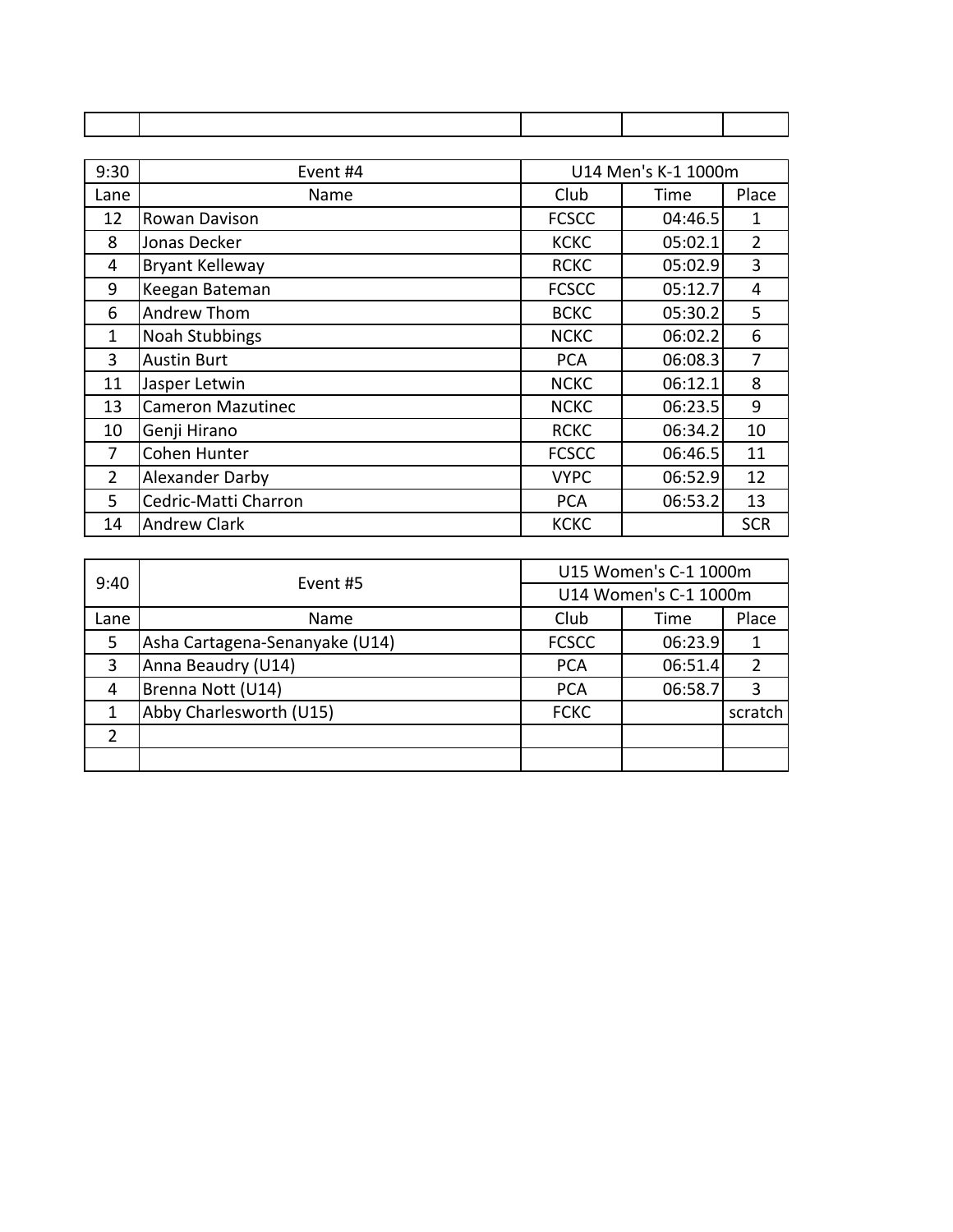| 9:50 | Event #6             |              | U13 Men's K-1 1000m |                |
|------|----------------------|--------------|---------------------|----------------|
| Lane | Name                 | Club         | Time                | Place          |
| 4    | <b>Adam Vetter</b>   | <b>FCSCC</b> | 05:29.0             | 1              |
| 11   | Andrew Thom          | <b>BCKC</b>  | 05:32.4             | $\overline{2}$ |
| 8    | <b>Andrew Clark</b>  | <b>KCKC</b>  | 05:43.7             | 3              |
| 7    | Kaleb Aubey          | <b>FCKC</b>  | 06:26.9             | 4              |
| 5    | Kristian McIntosh    | <b>RCKC</b>  | 06:49.4             | 5              |
| 9    | Alex Smith           | <b>FCKC</b>  | 06:51.5             | 6              |
| 2    | Sam Fasullo          | <b>FCKC</b>  | 07:06.0             | 7              |
| 1    | <b>Austin Burt</b>   | <b>PCA</b>   |                     | scratch        |
| 3    | Cedric-Matti Charron | <b>PCA</b>   |                     | scratch        |
| 6    | <b>Ben Williams</b>  | <b>FCKC</b>  |                     | scratch        |
| 10   | <b>Matt House</b>    | <b>KCKC</b>  |                     | scratch        |

| 10:00          | Event #7              |              | U12 Men's K-1 1000m |                |
|----------------|-----------------------|--------------|---------------------|----------------|
| Lane           | Name                  | Club         | Time                | Place          |
| $\overline{2}$ | Tomoki MacMartin      | <b>FCSCC</b> | 05:42.9             | $\mathbf{1}$   |
| 12             | Thorban Schroeder     | <b>NCKC</b>  | 05:45.5             | $\overline{2}$ |
| 6              | Noah MacMartin        | <b>FCSCC</b> | 05:50.2             | 3              |
| 1              | <b>Austin Burt</b>    | <b>PCA</b>   | 06:18.8             | 4              |
| 16             |                       | <b>KCKC</b>  | 06:25.9             | 5              |
| 15             | <b>Matt House</b>     | <b>KCKC</b>  | 06:27.4             | 6              |
| 18             |                       | <b>KCKC</b>  | 06:40.3             | 7              |
| 17             |                       | <b>KCKC</b>  | 06:40.5             | 8              |
| 3              | Cedric-Matti Charron  | <b>PCA</b>   | 06:44.3             | 9              |
| 4              | Carson Ko             | <b>BCKC</b>  | 06:47.0             | 10             |
| 14             | Owen Mitchell         | <b>NCKC</b>  | 06:47.6             | 11             |
| 19             |                       | <b>KCKC</b>  | 06:52.2             | 12             |
| 9              | Sorang Constantinescu | <b>CRCC</b>  | 06:53.8             | 13             |
| 5              | Thomas Colhoun        | <b>BCKC</b>  | 06:54.6             | 14             |
| 10             | Seth Doyle            | <b>NCKC</b>  | 07:57.0             | 15             |
| 11             | Justin Lan            | <b>CRCC</b>  | 07:58.5             | 16             |
| 7              | <b>Tyler Biling</b>   | <b>RCKC</b>  | 08:12.5             | 17             |
| 13             | Ben Kelly             | <b>CRCC</b>  | 08:15.3             | 18             |
| 8              | Zack Smith            | <b>FCKC</b>  |                     | scratch        |

|       | Event #8           | U13 Women's C-1 1000m |          |       |
|-------|--------------------|-----------------------|----------|-------|
| 10:10 |                    | U12 Women's C-1 1000m |          |       |
| Lane  | <b>Name</b>        | Club                  | Time     | Place |
|       | Anna Beaudry (U13) | <b>PCA</b>            | 07:02.01 |       |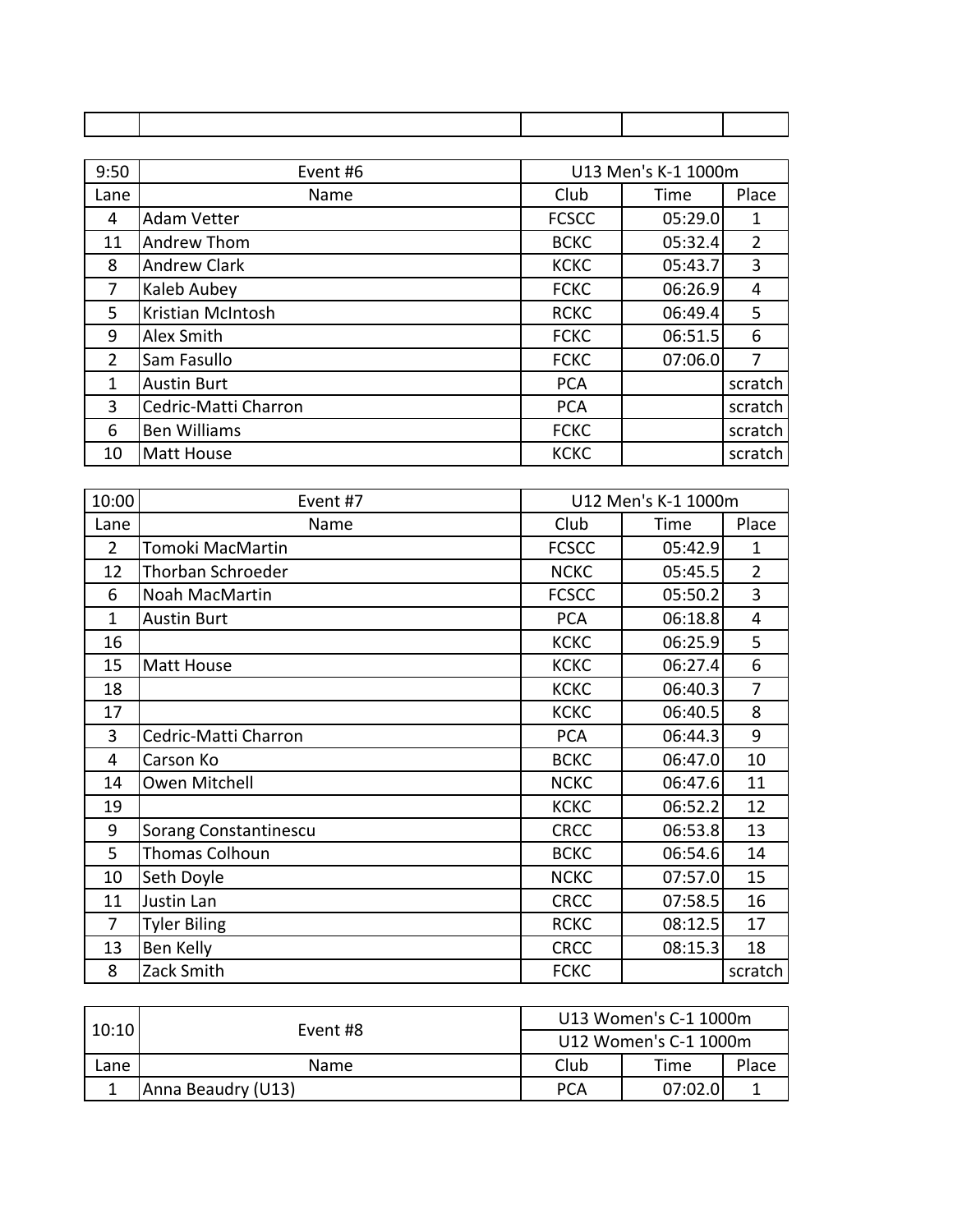| Abby Charlesworth (U13) | <b>FCKC</b>  | 07:10.6 |  |
|-------------------------|--------------|---------|--|
| Brenna Nott (U13)       | PCA          | 07:14.6 |  |
|                         |              |         |  |
| Danica Johnson (U12)    | <b>FCSCC</b> | 09:30.4 |  |
|                         |              |         |  |

| 10:20 | Event #9         |             | U15 Women's K-1 1000m |            |
|-------|------------------|-------------|-----------------------|------------|
| Lane  | Name             | Club        | Time                  | Place      |
| 2     | Siobhan Gibbons  | <b>NCKC</b> | 05:08.4               |            |
| 5     | Teegan Letwin    | <b>NCKC</b> | 05:12.3               |            |
| 6     | Lauren Ko        | <b>BCKC</b> | 05:57.0               | ာ          |
|       | Natalie Pankratz | <b>APC</b>  | 06:03.2               |            |
| 4     | Sara Pollard     | <b>BCKC</b> |                       | <b>DNS</b> |
|       | Kierra Willis    | <b>KCKC</b> |                       | scratch    |

| 10:30          | Event #10               |              | U14 Women's K-1 1000m |                |
|----------------|-------------------------|--------------|-----------------------|----------------|
| Lane           | Name                    | Club         | Time                  | Place          |
| 10             | Abby Scoggins           | <b>BCKST</b> | 04:43.7               | 1              |
| 7              | Gillian Helliwell       | <b>FCSCC</b> | 04:44.3               | $\overline{2}$ |
| 6              | Niamh Gibbons           | <b>NCKC</b>  | 05:03.1               | 3              |
| $\overline{2}$ | Lauryn Clague           | <b>FCSCC</b> | 05:09.2               | 4              |
| 4              | Keisa Bleiler           | <b>FCSCC</b> | 05:17.4               | 5              |
| 9              | Kierra Willis           | <b>KCKC</b>  | 05:43.1               | 6              |
| 8              | Moyo Alabi              | <b>NCKC</b>  | 06:11.0               | 7              |
| 3              | <b>Holly Adam</b>       | <b>NCKC</b>  | 06:20.5               | 8              |
| 5              | Miranda Kahlert         | <b>RCKC</b>  | 08:11.2               | 9              |
| 1              | Emma Albaek-Christensen | <b>APC</b>   |                       | scratch        |
|                |                         |              |                       |                |

| 10:40          | Event #11               | U15 Men's C-1 1000m |                     |            |
|----------------|-------------------------|---------------------|---------------------|------------|
|                |                         |                     | U14 Men's C-1 1000m |            |
| Lane           | Name                    | Club                | Time                | Place      |
| 4              | Quinn Thomson (U15)     | <b>FCSCC</b>        | 05:01.4             |            |
| 3              | Kenji MacMartin (U15)   | <b>FCSCC</b>        | 05:12.2             | 2          |
|                | Danylo Korsei (U15)     | <b>FCSCC</b>        | 05:17.9             | 3          |
| $\overline{2}$ | Landon MacQuarrie (U15) | <b>FCKC</b>         |                     | scratch    |
| 5              |                         |                     |                     |            |
| 6              | Landon MacQuarrie (U14) | <b>FCKC</b>         | 05:30.9             |            |
|                | Tate Solomonson (U14)   | <b>KCKC</b>         |                     | <b>DNS</b> |
|                |                         |                     |                     |            |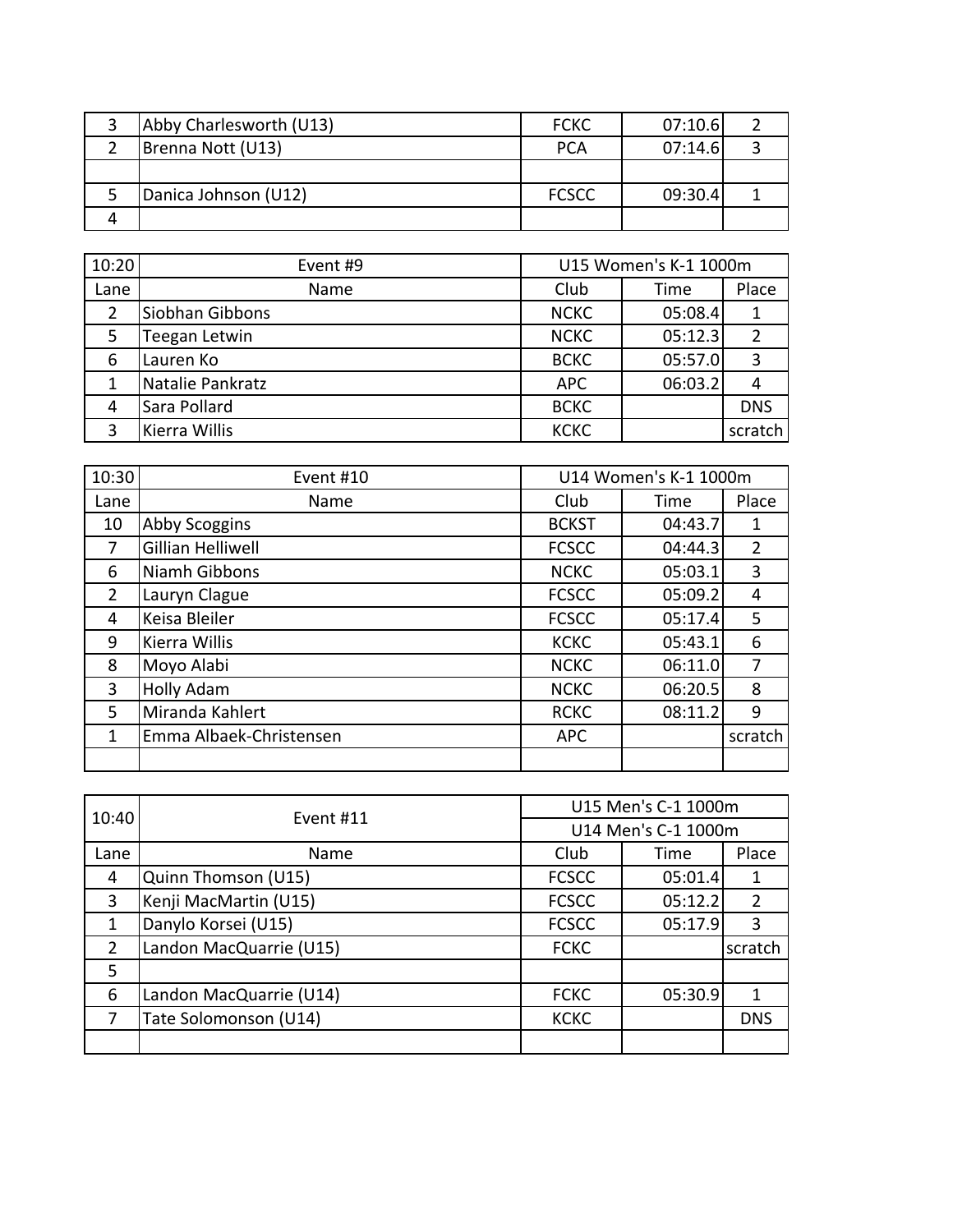| 10:50          | Event #12                     | U13 Women's K-1 1000m |                       |                |
|----------------|-------------------------------|-----------------------|-----------------------|----------------|
|                |                               |                       | U12 Women's K-1 1000m |                |
| Lane           | Name                          | Club                  | Time                  | Place          |
| 8              | Abby Scoggins (U13)           | <b>BCKST</b>          | 04:57.9               | 1              |
| 4              | Niamh Gibbons (U13)           | <b>NCKC</b>           | 04:59.5               | $\overline{2}$ |
| 3              | Lauren Clague (U13)           | <b>FCSCC</b>          | 05:13.2               | 3              |
| 7              | Moyo Alabi (U13)              | <b>NCKC</b>           | 06:19.1               | 4              |
| 9              | Holly Adam (U13)              | <b>NCKC</b>           | 06:27.3               | 5              |
| 6              | Ella Moreau (U13)             | <b>CRCC</b>           | 06:44.6               | 6              |
| $\overline{2}$ | Emma Albaek-Christensen (U13) | <b>APC</b>            |                       | <b>DNS</b>     |
| 1              | Jaime Pady (U13)              | <b>NCKC</b>           |                       | scratch        |
| 5.             | Abby Charlesworth (U13)       | <b>FCKC</b>           |                       | scratch        |
| 10             |                               |                       |                       |                |
| 13             | Ellie Scoggins (U12)          | <b>BCKST</b>          | 05:35.6               | 1              |
| 12             | Aurora Kahlert (U12)          | <b>RCKC</b>           | 06:48.2               | $\overline{2}$ |
| 11             | Danica Johnson (U12)          | <b>FCSCC</b>          | 06:50.0               | 3              |
|                |                               |                       |                       |                |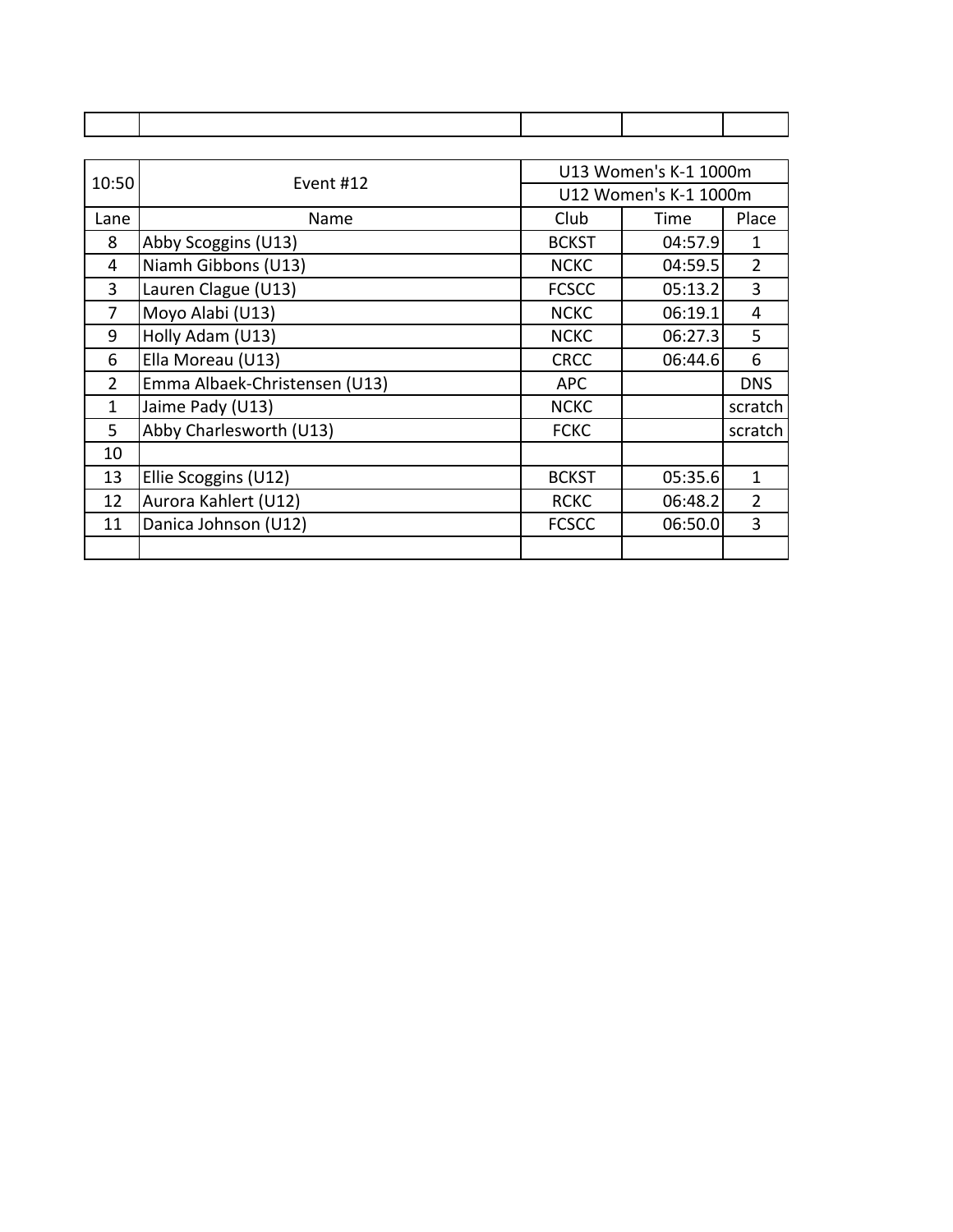| 11:00          | Event #13                | Open Men's K-1 1000m |         |                |
|----------------|--------------------------|----------------------|---------|----------------|
| Lane           | Name                     | Club                 | Time    | Place          |
| 21             | <b>Thomas Duff</b>       | <b>NCKC</b>          | 04:00.1 | 1              |
| 20             | <b>Matao Buist</b>       | <b>KCKC</b>          | 04:01.6 | $\overline{2}$ |
| $\mathbf{1}$   | <b>Patrick Dann</b>      | <b>CRCC</b>          | 04:02.0 | $\overline{3}$ |
| 22             | Ivan Strashenko          | <b>BCKC</b>          | 04:03.2 | 4              |
| $\overline{2}$ | <b>Cameron Antifave</b>  | <b>NCKC</b>          | 04:05.2 | 5              |
| 15             | Coen del Valle           | <b>CRCC</b>          | 04:06.5 | 6              |
| 18             | Spencer Robinson         | <b>KCKC</b>          | 04:07.1 | $\overline{7}$ |
| 16             | Michael Lanyon           | <b>KCKC</b>          | 04:09.6 | 8              |
| 10             | <b>Edward Colhoun</b>    | <b>BCKC</b>          | 04:12.4 | 9              |
| 6              | <b>Stanley Netherton</b> | <b>KCKC</b>          | 04:13.0 | 10             |
| 4              | Jackson Ali              | <b>NCKC</b>          | 04:24.1 | 11             |
| 9              | David Helliwell          | <b>FCSCC</b>         | 04:27.6 | 12             |
| 17             | Nolan Tomaselli          | <b>CRCC</b>          | 04:38.4 | 13             |
| 19             | Aiden Tabata             | <b>KCKC</b>          | 04:38.8 | 14             |
| 13             | Rowan Davison            | <b>FCSCC</b>         | 04:43.8 | 15             |
| 3              | Landon Drain             | <b>PCA</b>           | 04:55.5 | 16             |
| $\overline{7}$ | JD Lawson-Long           | <b>FCSCC</b>         | 04:59.1 | 17             |
| 5              | <b>Bryant Kelleway</b>   | <b>RCKC</b>          | 05:05.5 | 18             |
| 11             | <b>Kieran Nott</b>       | <b>PCA</b>           | 05:22.4 | 19             |
| 14             | Keegan Bateman           | <b>FCSCC</b>         | 05:25.6 | 20             |
| 8              | Andrew Thom              | <b>BCKC</b>          | 05:47.0 | 21             |
| 12             | <b>Corey Stewart</b>     | <b>APC</b>           |         | scratch        |

|                |                        |                     | Open Women's C-1 1000m |                |  |
|----------------|------------------------|---------------------|------------------------|----------------|--|
| 11:10          | Event #14              | U13 Men's C-1 1000m |                        |                |  |
|                |                        |                     | U12 Men's C-1 1000m    |                |  |
| Lane           | Name                   | Club                | Time                   | Place          |  |
| 1              | Abigail Donaldson      | <b>KCKC</b>         |                        | scratch        |  |
| $\overline{2}$ | Lauren Ko              | <b>BCKC</b>         | 09:42.6                | 1              |  |
| 3              |                        |                     |                        |                |  |
| 5              | Danylo Korsei (U13)    | <b>FCSCC</b>        | 05:56.8                | 1              |  |
| 4              | Adam Vetter (U13)      | <b>FCSCC</b>        | 06:21.4                | $\overline{2}$ |  |
| 7              | Alex Smith (U13)       | <b>FCKC</b>         | 08:41.0                | 3              |  |
| 6              | Sam Fasullo (U13)      | <b>FCKC</b>         | 10:11.4                | 4              |  |
| 8              |                        |                     |                        |                |  |
| 9              | Noah MacMartin (U12)   | <b>FCSCC</b>        | 07:05.3                | 1              |  |
| 10             | Tomoki MacMartin (U12) | <b>FCSCC</b>        | 08:36.4                | $\overline{2}$ |  |
| 11             | Zack Smith (U12)       | <b>FCKC</b>         | scratch                |                |  |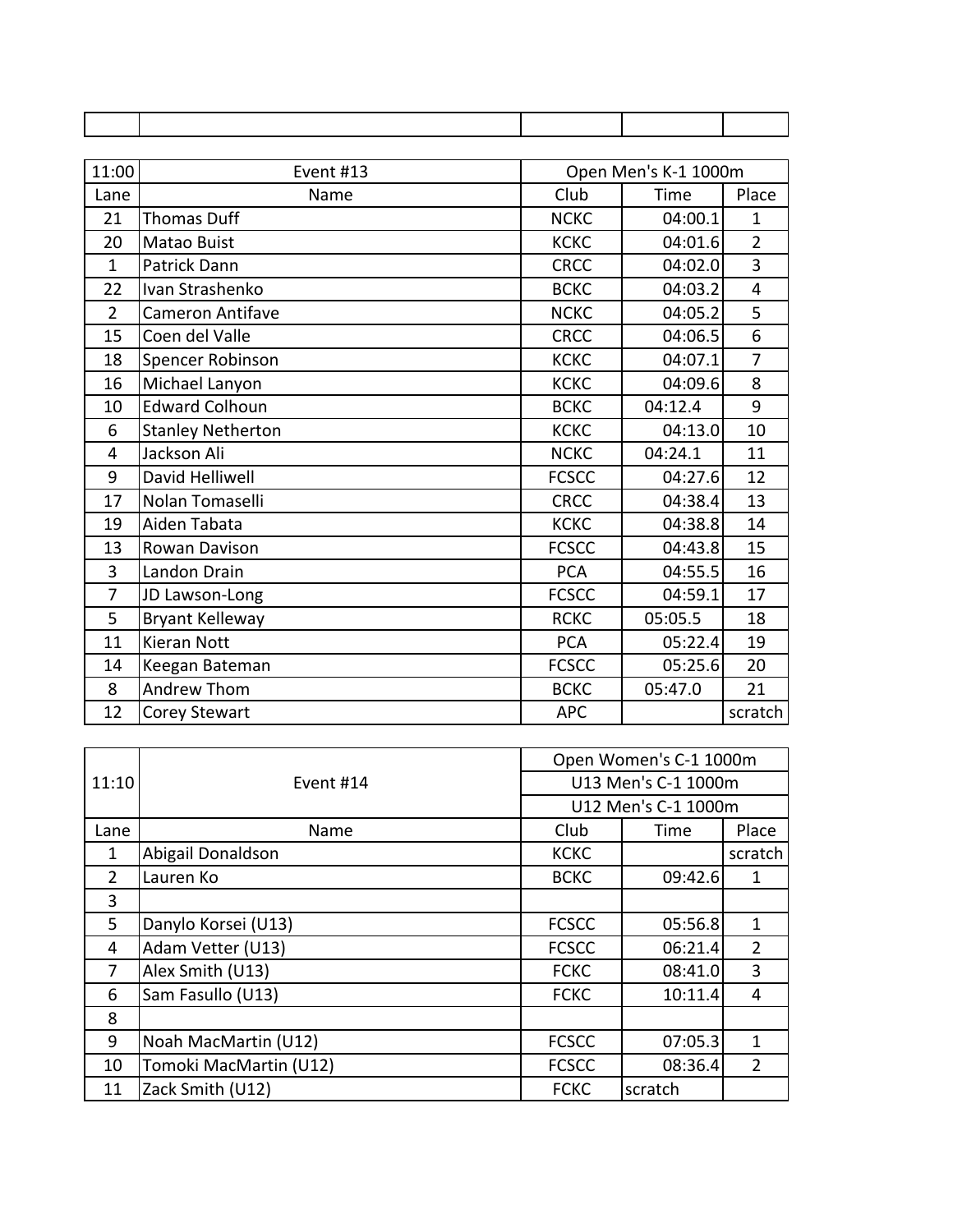## COURSE CHANGE TO 500M

| 12:00          | Event #15            | Para K-1 500m         |         |                |  |
|----------------|----------------------|-----------------------|---------|----------------|--|
|                |                      | Novice Men's K-1 500m |         |                |  |
| Lane           | Name                 | Club                  | Time    | Place          |  |
| 1              | Corey Stewart (Para) | <b>APC</b>            |         | scratch        |  |
| $\overline{2}$ |                      |                       |         |                |  |
| 3              | JD Lawson-Long       | <b>FCSCC</b>          | 01:54.7 | 1              |  |
| 8              | Jonas Decker         | <b>KCKC</b>           | 01:56.6 | $\overline{2}$ |  |
| 11             | Andrew Thom          | <b>BCKC</b>           | 02:07.4 | 3              |  |
| 10             | <b>Andrew Clark</b>  | <b>KCKC</b>           | 02:08.4 | 4              |  |
| 4              | Genji Hirano         | <b>RCKC</b>           | 02:27.5 | 5              |  |
| 6              | Cohen Hunter         | <b>FCSCC</b>          | 02:33.9 | 6              |  |
| 13             | <b>Matthew House</b> | <b>KCKC</b>           | 02:35.0 | 7              |  |
| 12             | Thomas Colhoun       | <b>BCKC</b>           | 02:55.4 | 8              |  |
| 7              | Justin Lan           | <b>CRCC</b>           | 03:08.0 | 9              |  |
| 5.             | Ben kelly            | <b>CRCC</b>           | 03:17.3 | 10             |  |
| 9              | Carson Ko            | <b>BCKC</b>           |         | scratch        |  |

| 12:10' | Event #16             | U11 Women's K-1 500m |         |       |
|--------|-----------------------|----------------------|---------|-------|
| Lane   | Name                  | Club                 | Time    | Place |
| 5      | <b>Ellie Scoggins</b> | <b>BCKST</b>         | 02:15.2 |       |
| 3      | Aurora Kahlert        | <b>RCKC</b>          | 02:46.5 |       |
| 4      | Sophia Nikitovic      | <b>NCKC</b>          | 02:50.7 | 3     |
| 6      | Matilda Lawson-Long   | <b>FCSCC</b>         | 03:01.8 | 4     |
| 2      | Avalon Lawson-Long    | <b>FCSCC</b>         | 03:06.6 | 5     |
| 1      | <b>Emily Burt</b>     | <b>PCA</b>           | 03:15.7 | 6     |
|        |                       |                      |         |       |
|        |                       |                      |         |       |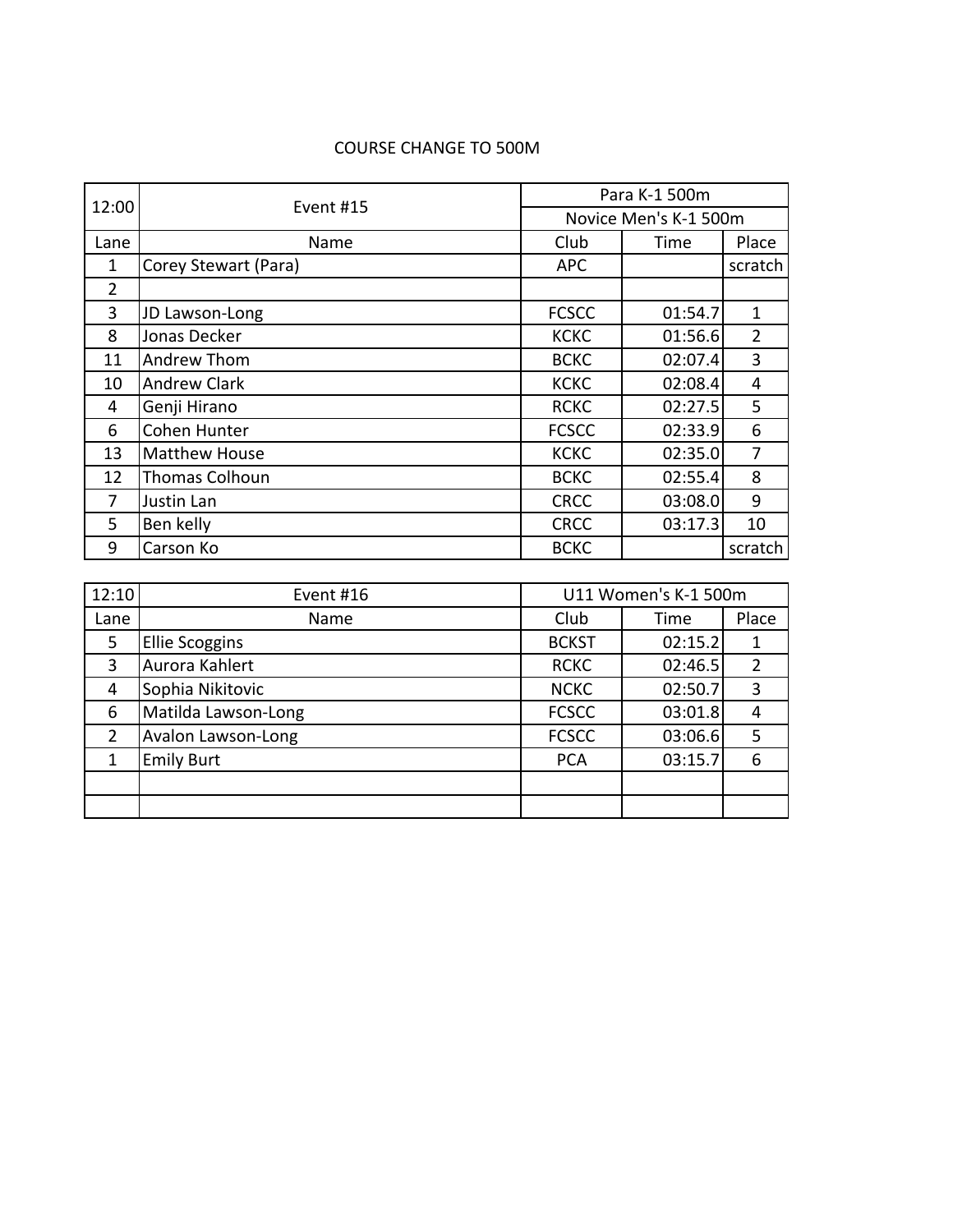| 12:20          | Event #17           | U11 Men's K-1 500m |         |                |
|----------------|---------------------|--------------------|---------|----------------|
| Lane           | Name                | Club               | Time    | Place          |
| 6              | Thorban Schroeder   | <b>NCKC</b>        | 02:15.5 | 1              |
| 11             | Harris Hunter       | <b>KCKC</b>        | 02:29.8 | $\overline{2}$ |
| 7              | Douglas Hunter      | <b>KCKC</b>        | 02:30.5 | 3              |
| 9              | Carson Ko           | <b>BCKC</b>        | 02:31.1 | 4              |
| 8              | Owen Mitchell       | <b>NCKC</b>        | 02:38.2 | 5              |
| 1              | Damian Hickey       | <b>KCKC</b>        | 02:39.2 | 6              |
| 4              | Thomas Colhoun      | <b>BCKC</b>        | 02:39.9 | 7              |
| 13             | Corben Hickey       | <b>KCKC</b>        | 02:41.0 | 8              |
| 10             | <b>Matt Perkins</b> | <b>NCKC</b>        | 02:50.8 | 9              |
| 12             | Seth Doyle          | <b>NCKC</b>        | 03:00.3 | 10             |
| 5              | Zack Smith          | <b>FCKC</b>        | 03:01.3 | 11             |
| $\overline{2}$ | Justin Lan          | <b>CRCC</b>        | 03:04.7 | 12             |
| 3              | <b>Tyler Biling</b> | <b>RCKC</b>        | 03:08.8 | 13             |

| 12:30 | Event #18              | Novice Men's C-1 500m |         |       |
|-------|------------------------|-----------------------|---------|-------|
| Lane  | Name                   | Club                  | Time    | Place |
|       | <b>Tate Solomonson</b> | <b>KCKC</b>           | 02:38.3 |       |
|       | Matthew House          | <b>KCKC</b>           | 03:48.2 |       |
|       | Kristian McIntosh      | <b>RCKC</b>           | 04:29.5 |       |
|       |                        |                       |         |       |

| 12:40          | Event #19         | Novice Women's K-1 500m |         |                |
|----------------|-------------------|-------------------------|---------|----------------|
| Lane           | Name              | Club                    | Time    | Place          |
| 3              | Abigail Donaldson | <b>KCKC</b>             | 01:53.6 | 1              |
| 5              | Emma Guertin      | <b>KCKC</b>             | 01:59.8 | $\overline{2}$ |
| 4              | Shayla Thom       | <b>BCKC</b>             | 02:01.9 | 3              |
| 7              | Kierra Willis     | <b>KCKC</b>             | 02:13.1 | 4              |
| 9              | Lauren Ko         | <b>BCKC</b>             | 02:14.9 | 5              |
| 8              | Lili Munn         | <b>CRCC</b>             | 02:20.0 | 6              |
| $\overline{2}$ | Miranda Kahlert   | <b>RCKC</b>             | 02:38.7 | 7              |
| 10             | Ella Mornue       | <b>CRCC</b>             | 02:40.1 | 8              |
| 1              | <b>Emily Burt</b> | <b>PCA</b>              | 03:20.7 | 9              |
| 6              | Aurora Kahlert    | <b>RCKC</b>             |         | <b>DNS</b>     |
| 11             | Sara Pollard      | <b>BCKC</b>             |         | scratch        |

| 12:50 | Event #20           | U11 Women's C-1 500m |         |       |  |
|-------|---------------------|----------------------|---------|-------|--|
| Lane  | <b>Name</b>         | Club                 | Time    | Place |  |
|       | Matilda Lawson-Long | <b>FCSCC</b>         | 06:37.6 |       |  |